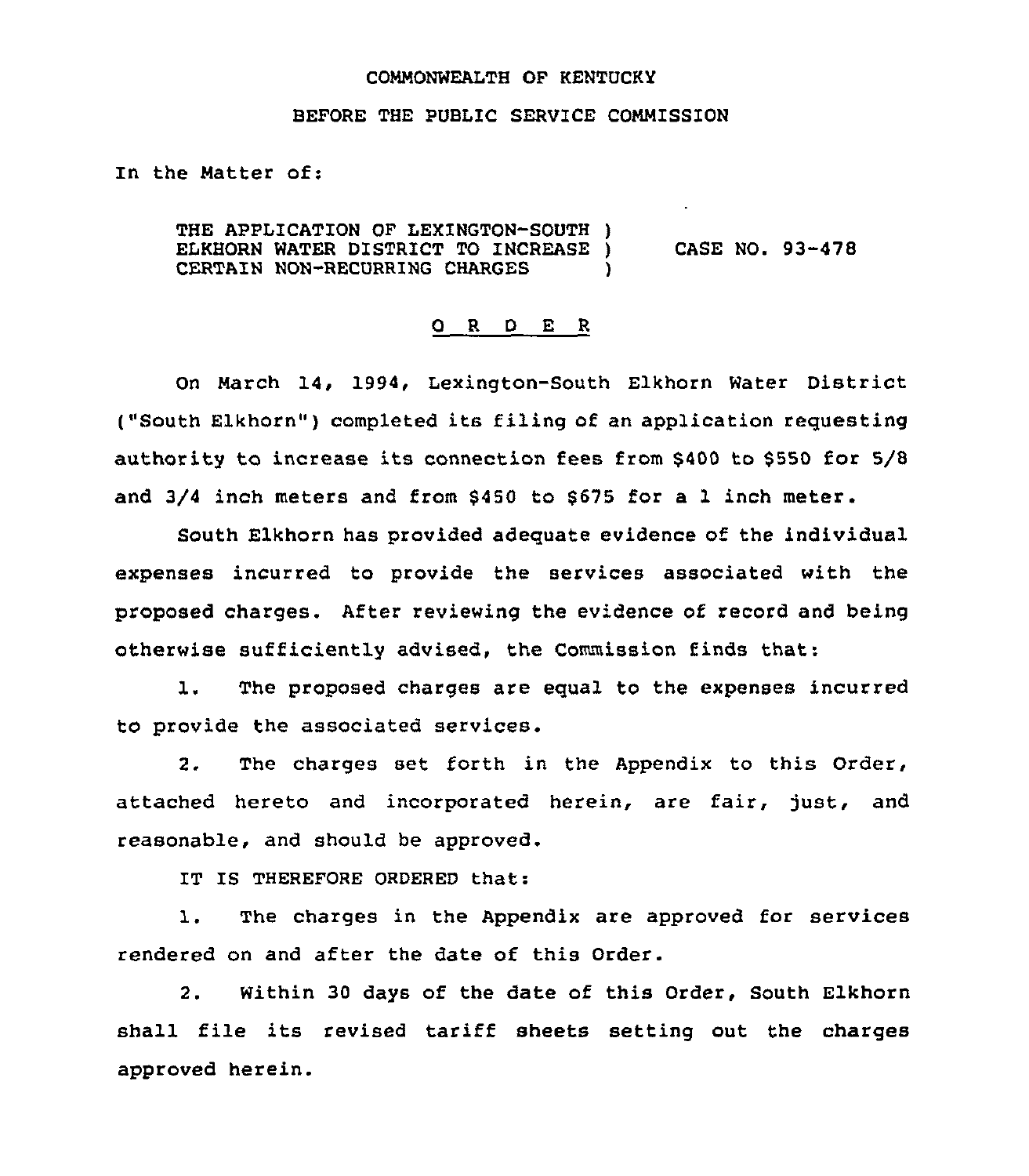Done at Frankfort, Kentucky, this 18th day of March, 1994.

PUBLIC SERVICE COMMISSION

Chairman

Chairm

Breathatt

Commissioner

ATTEST:

 $\hat{\mathbf{v}}$ 

 $\bar{z}$ 

**Executive Director**